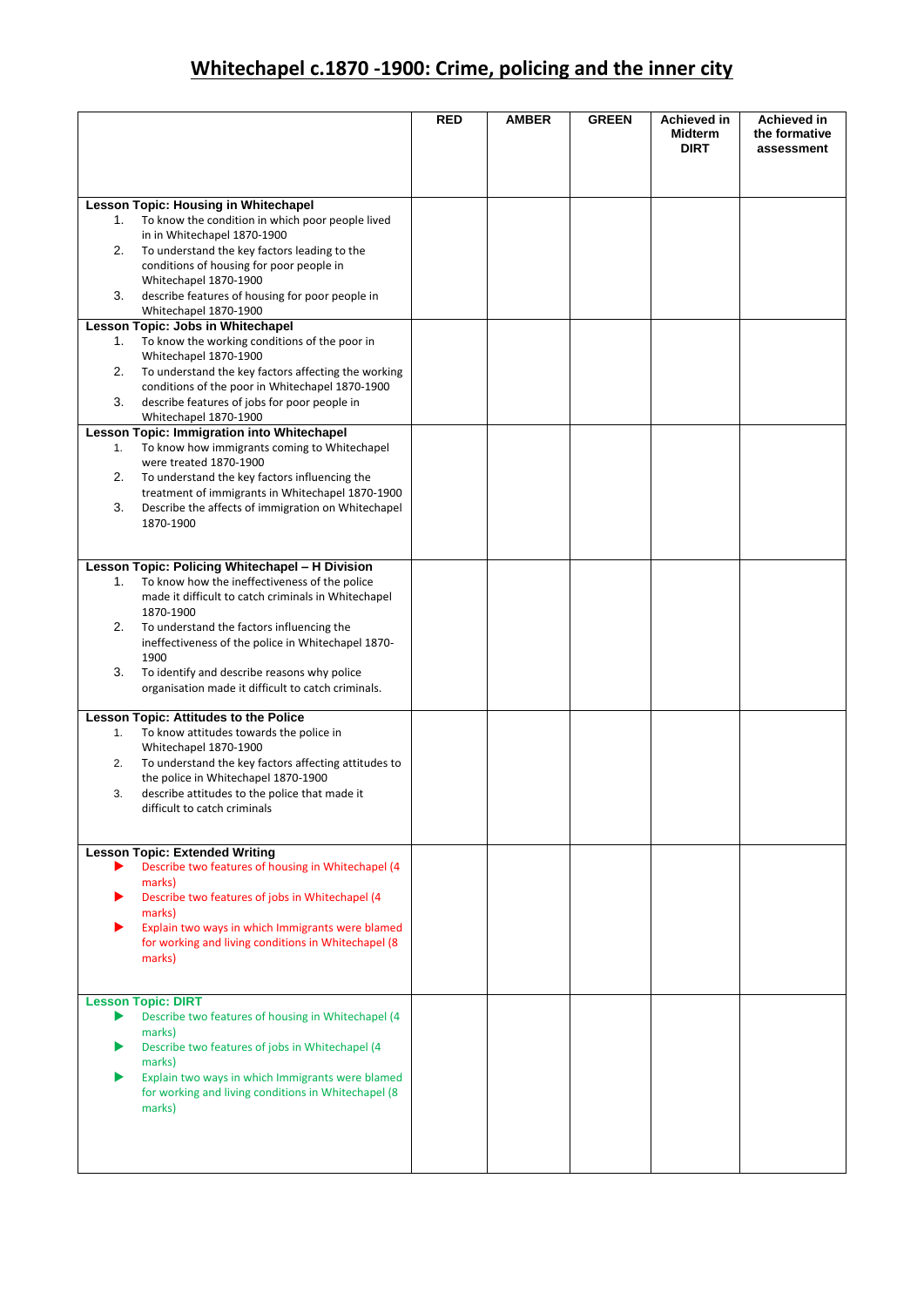## **Whitechapel c.1870 -1900: Crime, policing and the inner city**

|            | Lesson Topic: The Ripper Murders / Henry                |  |  |  |
|------------|---------------------------------------------------------|--|--|--|
| Wainwright |                                                         |  |  |  |
| 1.         | To know about the Ripper Murders                        |  |  |  |
| 2.         | To understand the manner in which the Ripper            |  |  |  |
|            | murders were carried out                                |  |  |  |
| 3.         | identify and describe Jack the Ripper's victims         |  |  |  |
|            |                                                         |  |  |  |
|            |                                                         |  |  |  |
|            | Lesson Topic: Whitechapel Vigilance Committee           |  |  |  |
| 1.         | To know why police disorganisation made it              |  |  |  |
|            | difficult to catch criminals                            |  |  |  |
| 2.         | The understand the factors influencing the              |  |  |  |
|            | disorganisation of the police                           |  |  |  |
| 3.         | identify and describe reasons why police                |  |  |  |
|            | organisation made it difficult to catch criminals       |  |  |  |
|            |                                                         |  |  |  |
|            | Lesson Topic: Warren and the Media                      |  |  |  |
| 1.         | To know about Warren's mistakes and media               |  |  |  |
|            | reaction                                                |  |  |  |
|            |                                                         |  |  |  |
| 2.         | To understand how Warren's mistakes made the            |  |  |  |
|            | investigation more difficult                            |  |  |  |
| 3.         | identify and describe the difficulties in investigating |  |  |  |
|            | the Whitechapel Murders                                 |  |  |  |
|            | Lesson Topic: Crime Scenes, Witness, Sketches           |  |  |  |
| 1.         | To know the methods used to try and catch Jack          |  |  |  |
| 2.         | To understand the methods the police used to try        |  |  |  |
|            | and catch Jack                                          |  |  |  |
| 3.         | identify and describe methods the police used to        |  |  |  |
|            |                                                         |  |  |  |
|            | try and catch Jack the Ripper                           |  |  |  |
|            |                                                         |  |  |  |
|            | <b>Lesson Topic: Source Skills</b>                      |  |  |  |
| 1.         | To know how to engage with source-based enquiry         |  |  |  |
| 2.         | To understand how to evaluate the utility of            |  |  |  |
|            | sources                                                 |  |  |  |
| 3.         | evaluate the utility of sources                         |  |  |  |
|            | <b>Lesson Topic: DIRT</b>                               |  |  |  |
| 1.         | to know your scores from source Utility                 |  |  |  |
| 2.         | to understand how to improve the evaluation of          |  |  |  |
|            | sources                                                 |  |  |  |
| 3.         | to be able to improve our scores                        |  |  |  |
|            | <b>Lesson Topic: Revision - Living Conditions</b>       |  |  |  |
| 1.         | To know key facts about conditions in Whitechapel       |  |  |  |
| 2.         | To understand the source questions                      |  |  |  |
| 3.         | To be able to analyse 2 sources                         |  |  |  |
|            | <b>Lesson Topic: Revision Sources</b>                   |  |  |  |
| 1.         | To know the Living conditions of Whitechapel            |  |  |  |
|            |                                                         |  |  |  |
| 2.         | To be able to use the Scaffold for a Utility            |  |  |  |
|            | Questions                                               |  |  |  |
| 3.         | To evaluate sources                                     |  |  |  |
|            |                                                         |  |  |  |
|            | <b>Lesson Topic: Post Assessment</b>                    |  |  |  |
| 1.         | I can successfully answer the Knowledge                 |  |  |  |
|            | section                                                 |  |  |  |
|            | 2. I can describe two features of jobs In               |  |  |  |
|            | Whitechapel                                             |  |  |  |
| 3.         | I am able to evaluate 2 sources effectively             |  |  |  |
| 4.         | I am able to follow up a source with my own             |  |  |  |
|            | enquiry                                                 |  |  |  |
|            |                                                         |  |  |  |
|            | <b>Lesson Topic: DIRT</b>                               |  |  |  |
| 1.         | I can successfully improve answers the                  |  |  |  |
|            | Knowledge section                                       |  |  |  |
| 2.         | I can describe two features of jobs In                  |  |  |  |
|            | Whitechapel                                             |  |  |  |
| 3.         | I am able to evaluate 2 sources effectively             |  |  |  |
| 4.         | I am able to follow up a source with my own             |  |  |  |
|            | enquiry                                                 |  |  |  |
|            |                                                         |  |  |  |
|            |                                                         |  |  |  |
|            |                                                         |  |  |  |
|            |                                                         |  |  |  |
|            |                                                         |  |  |  |
|            |                                                         |  |  |  |
|            |                                                         |  |  |  |